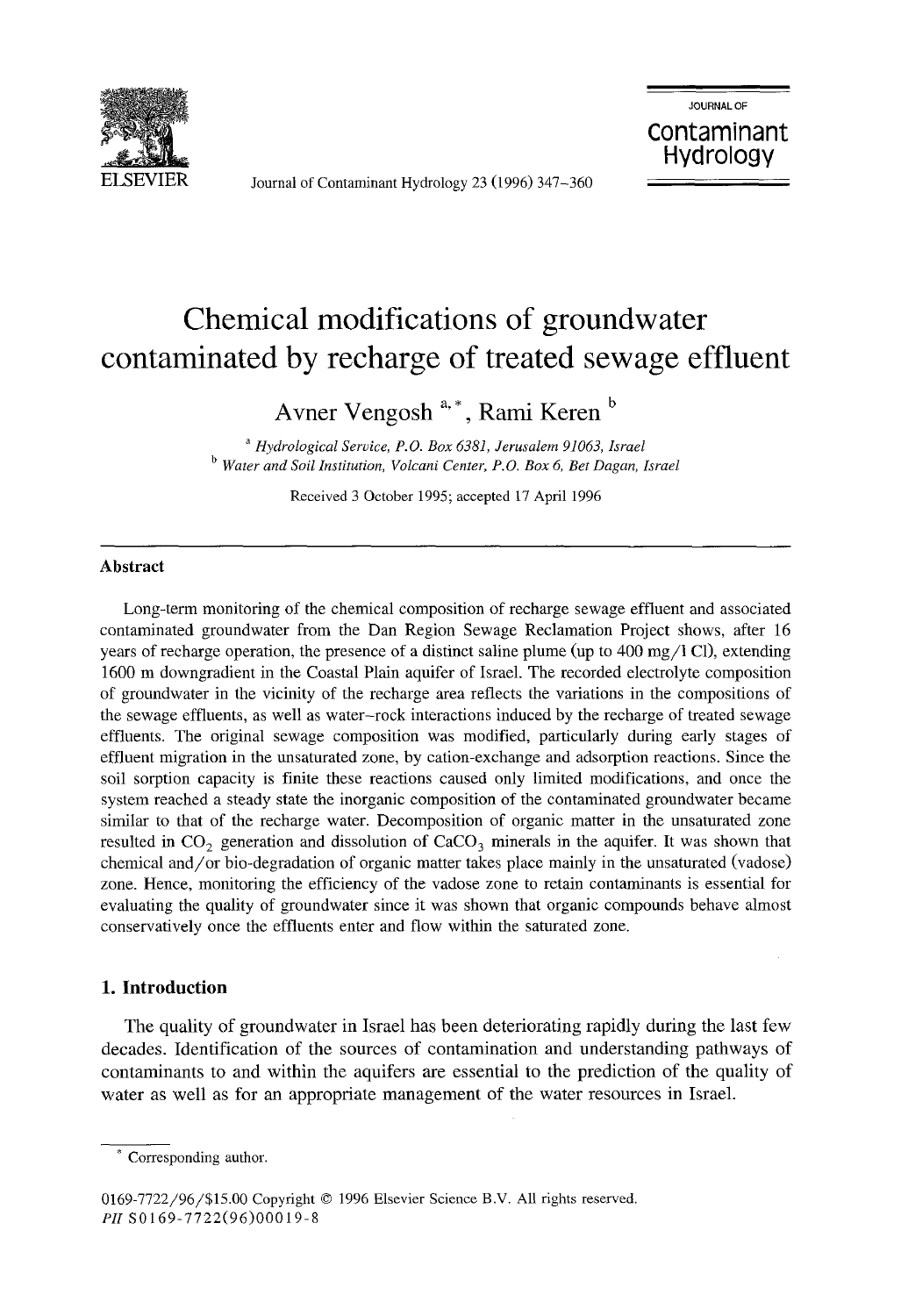Groundwater has been contaminated by anthropogenic sources such as intensive agriculture practices, irrigation with and seepage of treated, untreated or inadequately treated sewage, and industrial activity. About 70% of Israel's sewage water is either used as effluent for irrigation of agricultural crops or injected into the ground following a mechanical-biological treatment by activated sludge or oxidation ponds. These contamination processes are reflected by high nitrate concentrations (Kanfi et aI., 1983; Ronen et aI., 1983), high concentrations of labile organic matter (Ronen et aI., 1987), the presence of heavy metals and synthetic, toxic organic materials (Magaritz et aI., 1989, 1990; Wells et aI., 1989), and the presence of nonbiodegradable ("hard") nonionic detergents in both surface and groundwater (Zoller, 1992, and references therein).

It has been argued that the unsaturated (vadose) zone can filter and remove contaminants from effluent as it flows through it, thus functioning as a water purification system as well as a conduit to the underlying saturated zone (Andelman, 1994). The purpose of the present study is to evaluate the influence of the unsaturated zone on the electrolyte composition of groundwater contaminated by recharge of treated sewage effluent. The modifications of inorganic and organic constituents of sewage effluents during their flow from the recharge basins through the vadose zone to the saturated zone are investigated in treated sewage effluents from the Dan Region Sewage Reclamation Project and in associated contaminated groundwater from the underlying phreatic Coastal Plain aquifer of Israel (Fig. 1).

### **2. Hydrogeological background**

The Coastal Plain aquifer in Israel is a phreatic aquifer, located along the Mediterranean sea coast. It varies in width from 7 km in the north to 20 km in the south; its thickness decreases eastwards from 200 m near the coastline to a few meters at the foothills of the Judea Mountains. The aquifer (the Kurkar Group of Pleistocene age) consists of interlayered sand, sandstone, calcareous sandstone (arenites), siltstone, red loamy soils, and marine clays of Pleistocene age, and it overlies the impervious marine clays of Pliocene age (the Saqiye Group). Intervening clay layers divide the western aquifer into  $4-6$  sub-aquifers up to  $5-8$  km inland from the coastline. In the central and eastern areas the aquifer is uniform and phreatic. The calcareous sandstone (arenites or "kurkar") is composed of several minerals: quartz, feldspar, calcite, aragonite and iron oxides (Gavish and Friedman, 1969). A schematic cross-section from east to west in the study area (Fig. 2) exhibits an  $\sim 100$ -m-thick phreatic aquifer, with disconnected clay-silt layers at different depths. The high permeability of the sand and calcareous sandstone in the upper vadose zone enables rapid migration of sewage effluent to the saturated zone. The regional uncontaminated groundwater in that area is characterized by low salinity ( < 30 mg/l Cl), Ca-HCO<sub>3</sub> type with a high Na/Cl ratio (Table 1).

### 3. **The Dan region** sewage **reclamation project**

The Dan Region Sewage Reclamation Project, located south of Tel Aviv (Fig. 1), collects, treats, and recharges municipal wastewater from the Dan metropolitan area (Tel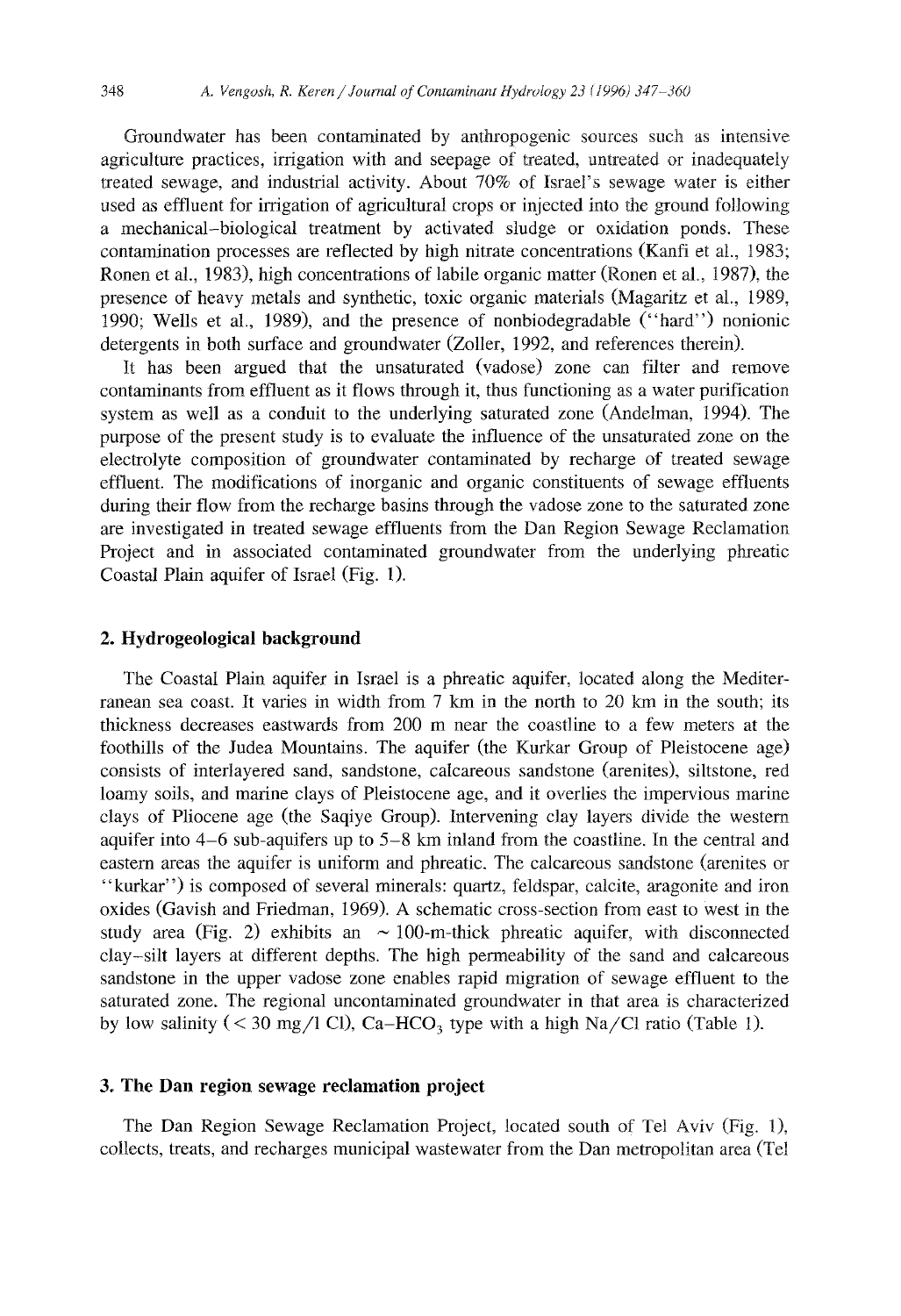

Fig. 1. Location maps of wells and spreading basins in the Dan region in Israel. Chloride contents of the investigated groundwater and iso-chloride lines (1992-1993), representing the spread of the treated sewage effluents in the aquifer, are included.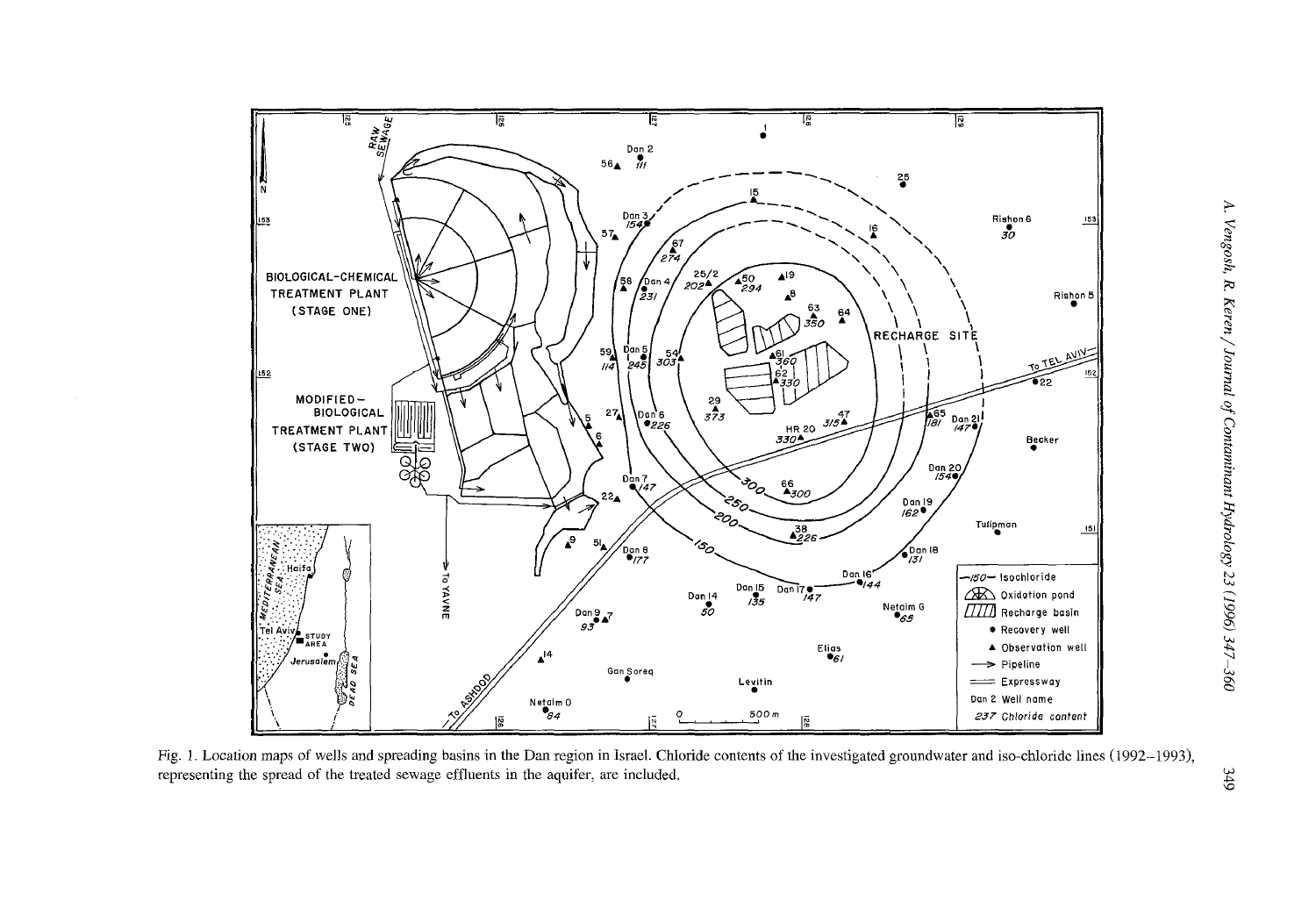Table I **Chemical composition of selected groundwater samples from the Dan Region Sewage Reclamation Projecl** 

| Source        | Name       | Date     | Ca  | Мg   | Na  | К    | СI  | SO <sub>A</sub> | HCO <sub>3</sub> | NO3  | B     | DOC                      | Deter-<br>gent           | Na/Cl | $Q^*$ | Ca/Mg | K/C1  | $SO_4$ /Cl | B/C1<br>$(x10^{-3})$ |
|---------------|------------|----------|-----|------|-----|------|-----|-----------------|------------------|------|-------|--------------------------|--------------------------|-------|-------|-------|-------|------------|----------------------|
| Research well | $T-61$     | 1/7/77   | 43  | 5.6  | 12  | 0.6  | 17  | 13              | 138              | 2.7  | 0.013 | $\overline{\phantom{m}}$ | 0.01                     | 1.09  | 0.85  | 4.66  | 0.032 | 0.28       | 2.51                 |
| Research well | $T-61$     | 11/12/77 | 132 | 8.5  | 22  | 0.7  | 207 | 41              | 98               | 0.8  | 0.037 | 2.00                     | 0.04                     | 0.16  | 2.69  | 9.42  | 0.003 | 0.07       | 0.587                |
| Research well | $T-61$     | 2/6/86   | 72  | 6.3  | 142 | 2.0  | 172 | 22              | 305              | 0.7  | 0.390 | 3.60                     | 0.41                     | 1.27  | 0.66  | 6.94  | 0.011 | 0.05       | 7.44                 |
| Research well | $T-61$     | 23/3/93  | 155 | 12.9 | 241 | 30.8 | 364 | 98              | 420              | 35.0 | 0.353 | $\overline{\phantom{0}}$ | $\overline{\phantom{0}}$ | 1.02  | 0.87  | 7.31  | 0.077 | 0.10       | 3.18                 |
| Research well | $T-61$     | 7/6/93   | 168 | 13.9 | 241 | 31.0 | 355 | 110             | 448              | 47.0 | 0.600 | 4.00                     | 0.05                     | 1.05  | 0.87  | 7.32  | 0.079 | 0.11       | 5.55                 |
| Research well | $T-66$     | 23/3/93  | 148 | 18.0 | 232 | 1.0  | 300 | 105             | 478              | 15.0 | 0.340 | $\overline{\phantom{m}}$ | $\overline{\phantom{0}}$ | 1.19  | 0.74  | 4.98  | 0.003 | 0.13       | 3.72                 |
| Research well | $T-66$     | 7/6/93   | 145 | 18.4 | 200 | 1.0  | 272 | 88              | 452              | 15.0 | 0.304 | 2.70                     | 0.13                     | 1.13  | 0.78  | 4.77  | 0.003 | 0.12       | 3.67                 |
| Research well | T-66       | 5/2/91   | 134 | 17.7 | 156 | 2.0  | 289 | 96              | 333              | 0.6  | 0.340 | 4.00                     | 0.20                     | 0.83  | 0.90  | 4.59  | 0.006 | 0.12       | 3.86                 |
| Research well | $T-20$     | 23/3/93  | 133 | 11.8 | 236 | 18.5 | 330 | 83              | 407              | 4.0  | 0.412 | $\overline{\phantom{0}}$ | <b>Color</b>             | 1.10  | 0.79  | 6.83  | 0.051 | 0.09       | 4.10                 |
| Research well | $T-20$     | 7/6/93   | 160 | 11.1 | 232 | 16.7 | 346 | 103             | 426              | 5.0  | 0.756 | 5.00                     | 0.13                     | 1.03  | 0.88  | 8.74  | 0.044 | 0.11       | 7.17                 |
| Research well | $T-54$     | 7/6/93   | 136 | 12.0 | 223 | 17.8 | 303 | 80              | 433              | 11.0 | 0.491 | 3.70                     | 0.14                     | 1.13  | 0.78  | 6.89  | 0.053 | 0.10       | 5.32                 |
| Research well | $T-54$     | 23/3/93  | 139 | 13.2 | 232 | 18.5 | 303 | 90              | 454              | 14.0 | 0.569 | $\overline{\phantom{a}}$ | $\overline{\phantom{a}}$ | 1.18  | 0.75  | 6.40  | 0.055 | 0.11       | 6.16                 |
| Research well | $T-38$     | 23/3/93  | 82  | 15.8 | 141 | 4.3  | 226 | 75              | 176              | 14.0 | 0.131 | $\sim$                   | $\sim$                   | 0.96  | 0.92  | 3.14  | 0.017 | 0.12       | 1.90                 |
| Research well | $T-38$     | 7/6/93   | 109 | 16.6 | 147 | 4,4  | 225 | 75              | 258              | 25.0 | 0.148 | 1.90                     | 0.05                     | 1.01  | 0.94  | 3.99  | 0.018 | 0.12       | 2.16                 |
| Pumping well  | Dan 6      | 7/6/93   | 112 | 13.8 | 147 | 4.1  | 211 | 60              | 294              | 28.0 | 0.226 | $\overline{\phantom{a}}$ | $\overline{\phantom{0}}$ | 1.07  | 0.92  | 4.94  | 0.018 | 0.10       | 3.52                 |
| Pumping well  | Dan 6      | 23/3/93  | 116 | 14.0 | 155 | 4.7  | 229 | 68              | 304              | 26.0 | 0.275 | $\overline{\phantom{a}}$ | $\ddot{\phantom{a}}$     | 1.04  | 0.91  | 5.04  | 0.019 | 0.11       | 3.94                 |
| Pumping well  | Dan 17     | 23/3/93  | 97  | 11.6 | 65  | 1.0  | 149 | 34              | 206              | 14.0 | 0.065 | $\sim$                   | $\sim$ $\sim$            | 0.67  | 1.19  | 5.09  | 0.006 | 0.08       | 1.43                 |
| Pumping well  | Dan 17     | 7/6/93   | 96  | 11.6 | 63  | 1.0  | 140 | 34              | 208              | 15.0 | 0.133 | $\overline{\phantom{a}}$ | $\overline{\phantom{0}}$ | 0.70  | 1.16  | 5.00  | 0.006 | 0.09       | 3.12                 |
| Pumping well  | Dan 5      | 7/6/93   | 121 | 13.0 | 173 | 4.0  | 245 | 75              | 317              | 29.0 | 0.281 | $\sim$                   | $\overline{\phantom{0}}$ | 1.09  | 0.89  | 5.64  | 0.015 | 0.11       | 3.67                 |
| Pumping well  | Netayim C' | 22/5/90  | 90  | 8.3  | 34  | 0.2  | 60  | 35              | 259              | 14.0 | 0.130 | $\sim$                   | $\overline{\phantom{0}}$ | 0.87  | 0.90  | 6.58  | 0.002 | 0.22       | 7.11                 |
| Pumping well  | Netayim D  | 28/5/90  | -64 | 9.2  | 26  |      | 40  | 21              | 198              | 5.2  | 0.160 | Mr.                      | $\sim$ $\sim$            | 1.00  | 0.87  | 4.22  | 0.000 | 0.19       | 13.1                 |

Data from Kanarck et al. (1994). Results reported in mg/l, ratios in (mmol  $1^{-1}$ )/(mmol  $1^{-1}$ ).  $Q^*$  = ratio in (meq  $1^{-1}$ )/(meq  $1^{-1}$ ) of Ca/(HCO<sub>3</sub> + SO<sub>4</sub>).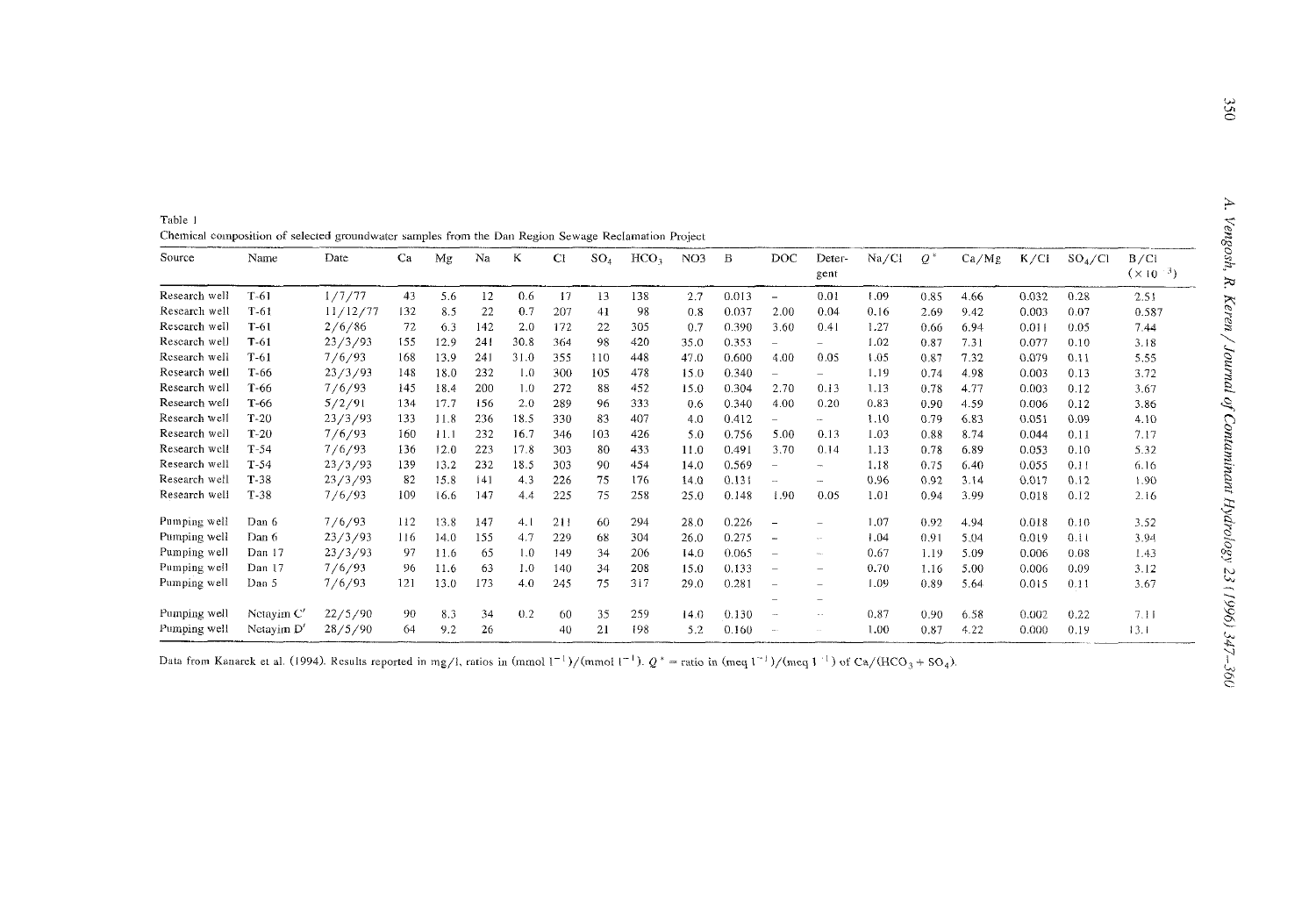

# The Dan Region Reclamation Project

Fig. 2. A schematic hydrogeological cross-section from north to south in the study area.

Aviv-Jaffa and neighboring municipalities). The wastewater undergoes biological treatment in facultative oxidation ponds with recirculation, mechanical-biological treatment by activated sludge, and previously, chemical treatment by the high-lime-magnesium process followed by detention of the high-pH effluent in polishing ponds. Since 1989, however, the chemical treatment was discontinued and the process consists only of biological treatment. The effluent is recharged to the aquifer by means of spreading basins. The wastewater, mixed with regional groundwater, is collected by recovery wells located at a distance of  $\sim$  2 km from the recharge basins, and supplied for non-potable use (mainly irrigation) in the northwestern part of the Negev desert, Israel.

The present study reports the chemical composition of sewage effluent from the Dan Region as well as of groundwater collected from observation and recovery wells, located at different distances from the recharge basins (Table 1; Figs. 1 and 2), as recorded during the last 16 years  $(1977 - 1993)$  of the sewage plant operation. The present study is based on chemical data published in annual reports by Mekorot Water Company Ltd. (Kanarek et aI., 1994 and references therein). The frequency of monitoring and analysis conducted by Mekorot Water Company varies from daily testing of sewage effluent samples to analysis of groundwater carried out every 2-6 months. Details of the analytical procedures are reported in Kanarek et al. (1994) and references therein.

Since the beginning of operation of the Dan Region Sewage Reclamation Project, during the period 1977–1993, a volume of  $\sim 252 \times 10^6$  m<sup>3</sup> of treated sewage effluent has been recharged to the aquifer (Kanarek et al., 1994 and references therein). The ion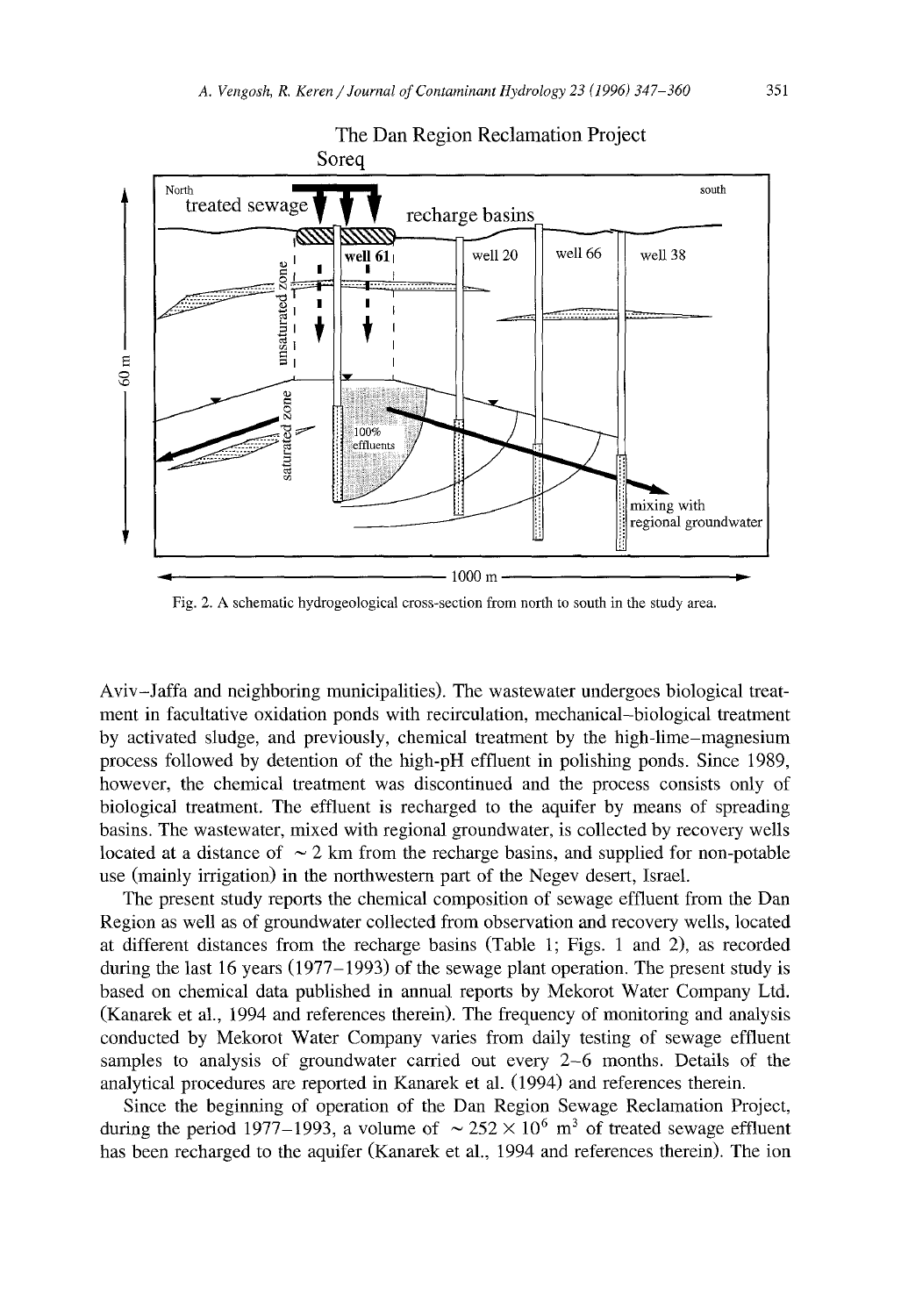

Fig. 3. Chemical variations of sewage effluents during the recharge period of 1977-1993.

variation of the treated sewage effluent over the years is summarized in Table 2 and Fig. 3.

The chloride concentrations  $(200-350 \text{ mg}/1)$  in the effluent were higher than those of the regional uncontaminated groundwater in the Dan Region area  $(< 30 \text{ mg/l}; \text{Table}$ 1). Hofman (1993) has shown that the anthropogenic sources of chloride and sodium in waste waters in Israel derive mainly from extensive industrial and domestic applications of NaCI salts as well as the use of Na in domestic and industrial cleaning products. The net inputs of anthropogenic chloride and sodium are estimated as  $125$  and  $119$  mg/l, respectively (Hofman, 1993). The relatively high boron concentrations  $(0.3-0.6 \text{ mg}/1)$ in the sewage effluent reflect the use of boron compounds, in particular sodium perborate as an oxidation bleaching agent in domestic and industrial cleaning products (Vengosh et aI., 1994). During 1987, a sharp increase of chloride, sodium, magnesium, and boron concentrations in the effluent was observed. The increase was due to additional wastewater that was supplied from municipalities and industrial areas to the Dan Region Sewage Reclamation Project.

Overall, the inorganic composition of the treated sewage is almost identical to that of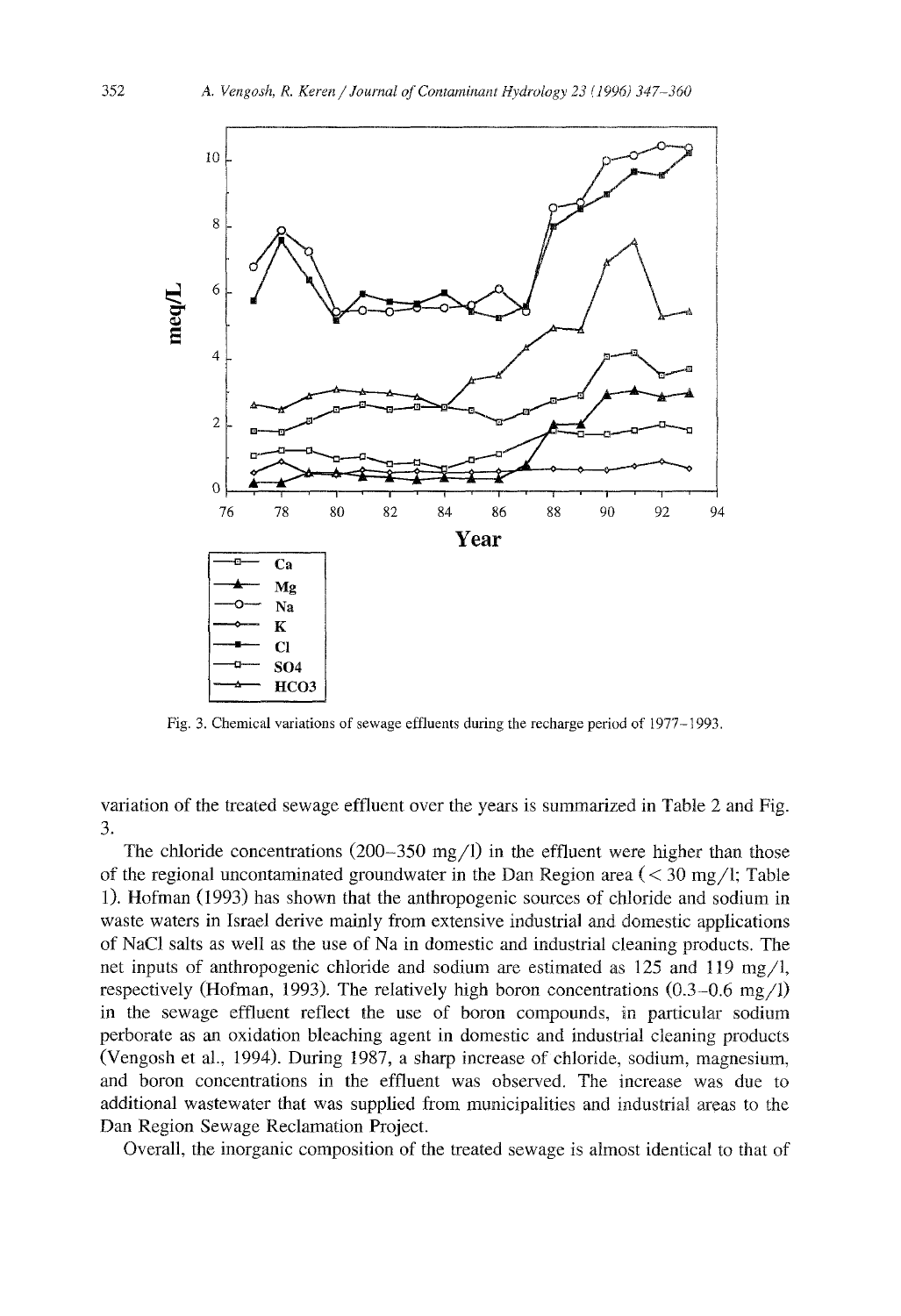| Table 2                                                                                     |  |  |
|---------------------------------------------------------------------------------------------|--|--|
| The annual average composition of treated sewage effluent that was recharged to the aquifer |  |  |

|      |    |      |     |    |     |                 |                  |                 | ັ    |      |     |            |     |     |       |       |       |       |       |            |                            |
|------|----|------|-----|----|-----|-----------------|------------------|-----------------|------|------|-----|------------|-----|-----|-------|-------|-------|-------|-------|------------|----------------------------|
| Year | Ca | Mg   | Na  | K  | CI  | SO <sub>4</sub> | HCO <sub>3</sub> | NO <sub>3</sub> | В    | TDS  | P   | <b>BOD</b> | COD | DOC | Detrg | Na/Cl | $Q^*$ | Ca/Mg | K/C1  | $SO_4$ /Cl | B/C1<br>$(\times 10^{-3})$ |
| 1977 | 37 | 3.3  | 156 | 22 | 204 | 52              | 161              | 0.40            | 0.48 | 636  | 1.5 | 3.0        | 57  | 20  | 1.8   | 1.18  | 0.50  | 6.80  | 0.098 | 0.09       | 7.72                       |
| 1978 | 36 | 3.1  | 181 | 36 | 268 | 60              | 151              | 0.62            | 0.30 | 736  | 0.8 | 3.5        | 46  | 12  | 1.2   | 1.04  | 0.48  | 7.05  | 0.122 | 0.08       | 3.67                       |
| 1979 | 43 | 6.9  | 166 | 21 | 226 | 59              | 177              | 0.58            | 0.30 | 700  | 1.3 | 4.9        | 39  | 11  | 1.1   | 1.13  | 0.52  | 3.78  | 0.084 | 0.10       | 4.36                       |
| 1980 | 50 | 7.0  | 125 | 19 | 183 | 47              | 189              | 0.71            | 0.34 | 621  | 2.2 | 4.5        | 41  | 21  | 0.9   | 1.05  | 0.61  | 4.33  | 0.094 | 0.09       | 6.10                       |
| 1981 | 53 | 5.6  | 126 | 25 | 211 | 50              | 184              | 0.58            | 0.36 | 656  | 3.2 | 5.7        | 46  | 20  | 3.2   | 0.92  | 0.65  | 5.74  | 0.107 | 0.09       | 5.60                       |
| 1982 | 50 | 5.2  | 125 | 22 | 203 | 40              | 182              | 0.31            | 0.27 | 628  | 2.2 | 5.9        | 52  | 21  | 1.3   | 0.95  | 0.65  | 5.84  | 0.098 | 0.07       | 4.37                       |
| 1983 | 51 | 4.1  | 127 | 23 | 200 | 41              | 174              | 0.97            | 0.27 | 622  | 2.0 | 5.3        | 37  | 15  | 1.4   | 0.98  | 0.69  | 7.55  | 0.104 | 0.08       | 4.43                       |
| 1984 | 51 | 5.0  | 127 | 22 | 212 | 33              | 155              | 0.71            | 0.25 | 606  | 1.6 | 4.1        | 37  | 17  | 1.1   | 0.92  | 0.79  | 6.19  | 0.094 | 0.06       | 3.87                       |
| 1985 | 49 | 4.4  | 129 | 22 | 192 | 45              | 205              | 0.97            | 0.26 | 648  | 2.9 | 4,4        | 48  | 16  | 1.4   | 1.04  | 0.57  | 6.76  | 0.104 | 0.09       | 4.44                       |
| 1986 | 42 | 4.8  | 140 | 24 | 186 | 54              | 215              | 0.44            | 0.40 | 666  | 3.2 | 6.4        | 57  | 26  | 1.9   | 1.16  | 0.45  | 5.31  | 0.117 | 0.11       | 7.06                       |
| 1987 | 48 | 9.7  | 125 |    | 198 |                 | 265              | 0.13            | 0.30 | 646  | 3.3 | 6.3        | 52  | 24  | 3.2   | 0.97  | 0.55  | 3.00  | 0.000 | 0.00       | 4.97                       |
| 1988 | 55 | 24.9 | 197 | 27 | 283 | 88              | 300              | 0.23            | 0.40 | 976  | 2.8 | 5.8        | 50  | 21  | 0.6   | 1.07  | 0.41  | 1.34  | 0.087 | 0.11       | 4.64                       |
| 1989 | 58 | 24.9 | 200 | 25 | 302 | 84              | 296              | 0.27            | 0.40 | 991  | 3.0 | 5.0        | 49  | 19  | 0.6   | 1.02  | 0.44  | 1.41  | 0.075 | 0.10       | 4.35                       |
| 1990 | 81 | 35.8 | 230 | 25 | 318 | 84              | 420              | 3.72            | 0.50 | 1198 | 5.3 | 5.8        | 68  | 18  | 0.5   | 1.12  | 0.47  | 1.37  | 0.071 | 0.10       | 5.16                       |
| 1991 | 84 | 37.0 | 233 | 29 | 342 | 88              | 460              |                 | 0.50 | 1273 | 5.9 | 9.2        | 69  | 18  | 0.5   | 1.05  | 0.45  | 1.38  | 0.077 | 0.09       | 4.80                       |
| 1992 | 70 | 34.7 | 240 | 35 | 338 | 98              | 322              | 0.05            | 0.54 | 1139 | 4.0 | 6.0        | 70  | 16  | 0.5   | 1.10  | 0.48  | 1.23  | 0.094 | 0.11       | 5.24                       |
| 1993 | 74 | 36.0 | 238 | 26 | 362 | 88              | 330              | 0.06            | 0.54 | 1155 | 6.1 | 5.9        | 71  | 17  | 0.4   | 1.01  | 0.51  | 1.25  | 0.065 | 0.09       | 4.90                       |

Data from Kanarek et al. (1994) and references therein. Chemical data in mg/l; ratios are in (mol  $1^{-1}$ )/(mol  $1^{-1}$ ).  $Q^*$  = ratio in (meq  $1^{-1}$ )/(meq  $1^{-1}$ ) of Ca/(HCO<sub>3</sub> + SO<sub>4</sub>).

 $\mathbb{R}^2$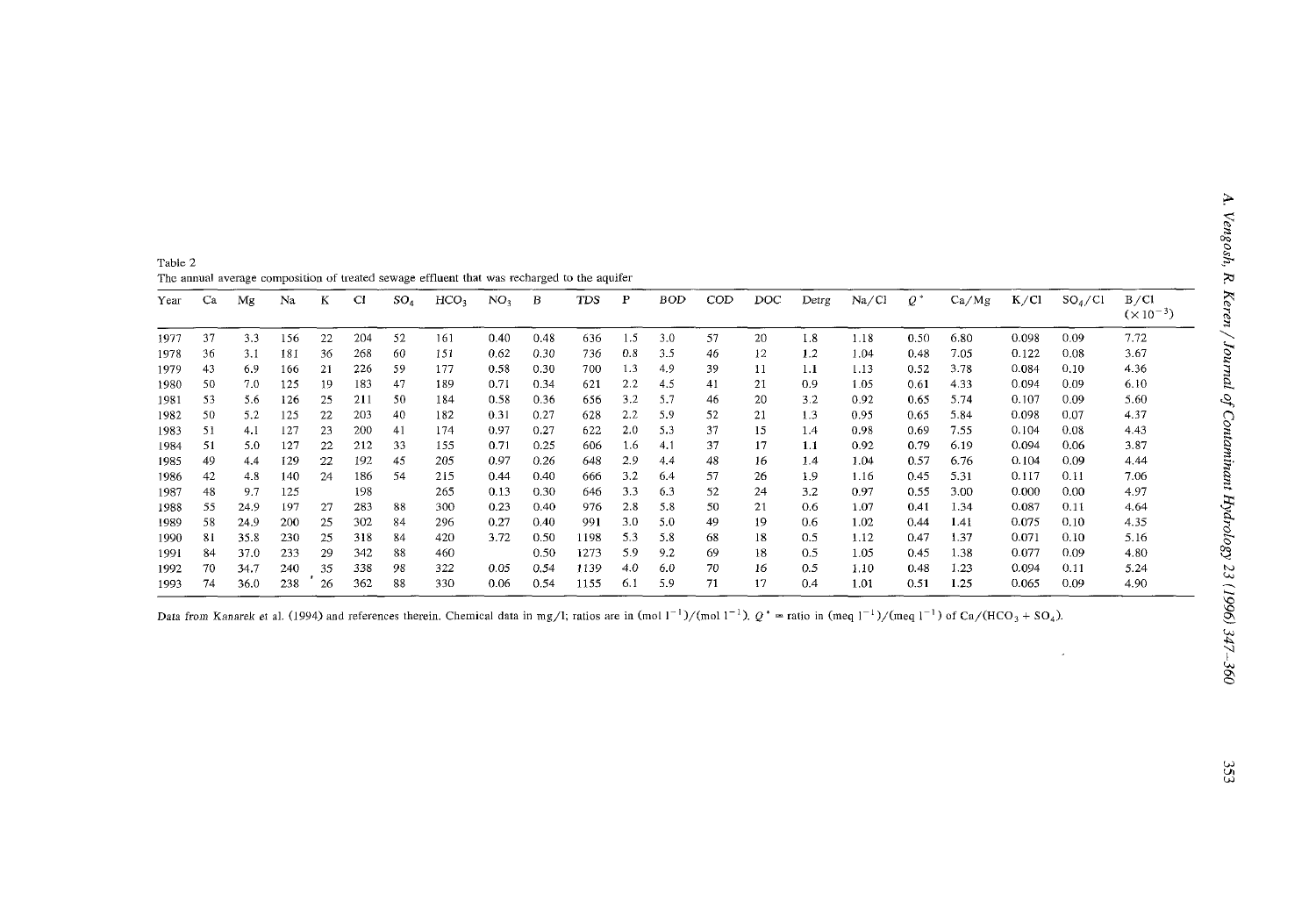the raw waste water, thus indicating that it is not affected by mechanical-biological treatment by activated sludge or facultative oxidation ponds.

## 4. Composition modifications of **inorganic** constituents

The electrolyte compositions of groundwater sampled from well 61, located between the recharge basins (Fig. 1), are used to monitor the interactions of the sewage effluent in the unsaturated zone. The "breakthrough" curve of chloride, which is assumed to behave conservatively in the aquifer, reflects the arrival of the effluent through the 30 m of the unsaturated zone. The chloride variations suggest an arrival time of 6 months from the ground surface to the saturated zone. Therefore the concentration of the major inorganic ions in groundwater sampled from well  $61$   $(C<sub>i</sub>)$  were compared to those of the annual average of the recharge effluents from the same year  $(C_0)$ . This comparison is justified because of the rapid (6 months) penetration of the effluents through the unsaturated zone. The variations of  $C_i/C_0$  over time are presented in Fig. 4. It should be noted that the normalization of  $C_i/C_0$  is valid for the period of 1977-1987, when the ion concentrations of the effluents were constant (Fig. 3). The data show that while the concentrations of Cl, Na,  $SO_4$ , and B approached those in the co-existing effluents (i.e.  $C_i/C_0$  ratio reached 1), the concentrations of Ca, Mg, K, and HCO<sub>3</sub> were modified relative to those in the recharged effluent during most of the recharge period.

While the arrival time of chloride through the unsaturated zone took 0.5 yr, the arrival time of sodium and boron was almost 2 yr (i.e. the  $C_i/C_0$  ratios of Na and B reached unity only at the beginning of 1979; Fig. 4). The delay of  $\sim$  2 yr in the arrival of Na and B relative to that of chloride is explained by their interaction with the aquifer rocks, in particular with clay minerals. During the delay period of 1978-1979, the  $C_i/C_0$  ratios for Ca were conspicuously high (Fig. 4) with Ca concentration of 6.6 meq/l in the contaminated groundwater. Moreover, the variations of Na/Cl and  $Ca/(HCO<sub>3</sub> + SO<sub>4</sub>)$  ratios over time (Fig. 5) show that low Na/Cl ratios (as low as 0.1) during the delay period of 1978–1979 correspond to a Ca enrichment with  $Ca/(HCO<sub>3</sub>)$  $+ SO<sub>4</sub>$ ) ratio > 1. These relationships suggest that cation-exchange reactions might control the ion composition of the contaminated groundwater. The effect of the cation-exchange reactions is limited, however, to relatively short periods and to the exchangeable sodium percentage (ESP) of clay minerals in the aquifer. It seems that cation-exchange reactions occur mainly during the first stages of effluent arrival to the aquifer. Once the exchangeable sites become saturated, Na is not retained from the effluents and behaves conservatively like the chloride ion.

Similarly, the delay in the arrival of boron is attributed to the adsorption of boron onto clay minerals in the unsaturated zone. After 2 yf of continuous recharge of effluents enriched in boron, the adsorption sites became saturated with respect to boron. Consequently, boron was not removed to the solid phase and the boron concentrations in the contaminated groundwater became identical to those in the sewage effluents. Vengosh et al. (1994) have shown that the boron isotope composition of contaminated groundwater in the vicinity of the Dan Region reflects both the recharge of sewage effluent with a distinctive isotopic composition and boron adsorption onto clay minerals.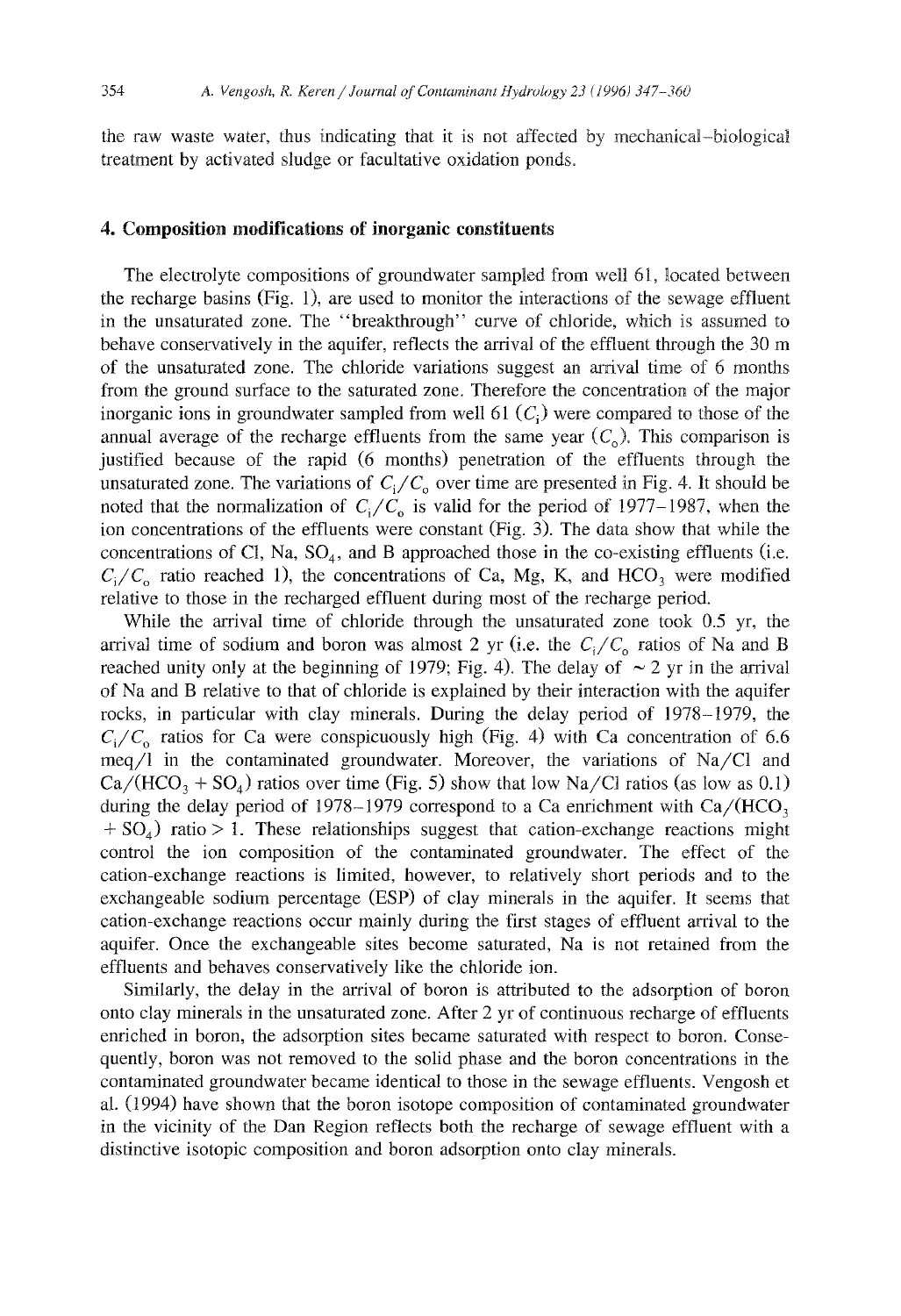

Fig. 4. Variations of  $C_i/C_0$  ratios (the ratio between the concentrations in contaminated groundwater from well 61 to that in recharged sewage effluent) through time of different ions. Note the delay of the arrival times (i.e. "breakthrough" defined as  $C_i/C_0 = 1$ ) of Na, K, and B, and the high concentrations of Ca during early stages of effluent recharge.

The potassium concentration of the contaminated groundwater during the period 1977–1987 was significantly lower than that of the effluent. This suggests adsorption of K onto clay minerals in the unsaturated zone. The increase of K concentrations from 1987, which reached  $C_i/C_o = 1$  during 1989 (Fig. 4), suggests that the adsorption sites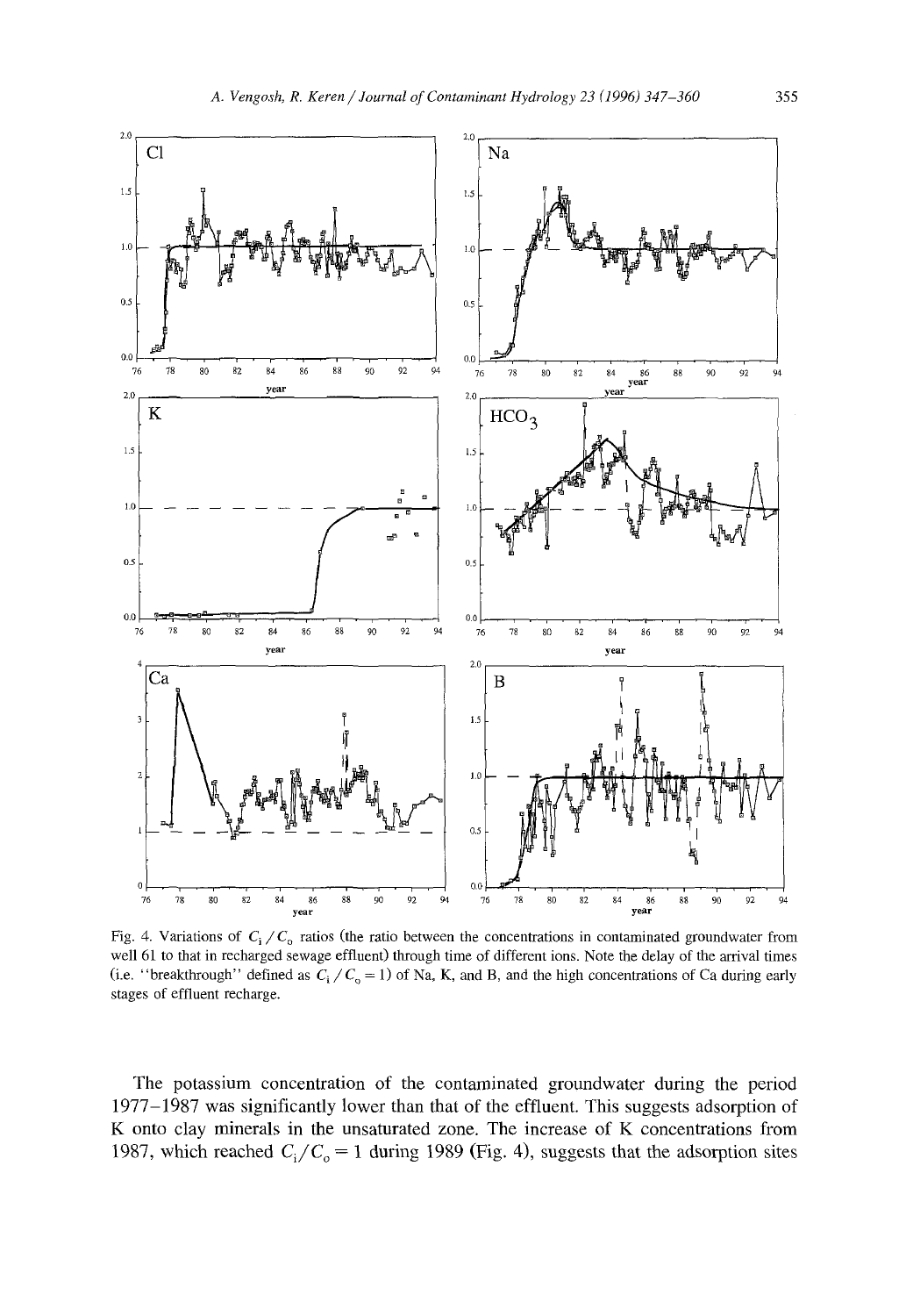

Fig. 5. Variations of Na/Cl and Ca/(HCO<sub>3</sub> + SO<sub>4</sub>) ratios through time in contaminated groundwater from well 61. Note the low Na/Cl ratios that correspond to high  $Ca/(HCO<sub>3</sub> + SO<sub>4</sub>)$  ratios during early stages of effluent recharge. These modifications are attributed to cation-exchange reactions which modified the contaminated groundwater into CaCl<sub>2</sub> water [i.e. Ca/(HCO<sub>3</sub> + SO<sub>4</sub>) > 1]. During most of the recharge period the Na/Cl and Ca/(HCO<sub>3</sub> + SO<sub>4</sub>) variations were identical to those in the sewage effluent.

of the clay minerals reached a steady state with respect to potassium. It is well known that the efficiency of clay minerals such as montmorillonite to K is much greater than that for Na. Consequently, the potassium content of the groundwater became similar to that of the effluent only during the last 5 years.

The average content of adsorbed K can be estimated by assuming that the recharge basins area is  $320 \times 10^3$  m<sup>2</sup>, the depth of the unsaturated zone is 30 m, the rock density is  $1.5 \times 10^{-3}$  kg/m<sup>3</sup> (which equals a rock mass of  $1.4 \times 10^{10}$  kg), clay minerals content of  $\sim 10\%$  of the aquifer rocks [resulting in a rock mass of  $1.4 \times 10^9$  kg  $(M<sub>clav</sub>)$ , the effluent volume is  $131 \times 10^6$  m<sup>3</sup> with potassium concentrations of 24 mg/l that was recharged to the aquifer during 1977-1987, and that the average K concentration of the contaminated groundwater during that period was only 1 mg/l. Thus, under these assumptions an amount of  $3 \times 10^6$  kg K [i.e.  $Q_k$  = effluent volume  $\times$ concentration  $(K_{\text{effluent}} - K_{\text{groundwater}})$ ] was adsorbed or fixed by the clay surface (= 0.05 meq/g clay).

The calcium concentration in the contaminated groundwater was higher than that in the sewage effluent, by 2-4 meq/l between the years  $1977-1987$  (see Fig. 4). A similar, but not identical, enrichment of  $HCO<sub>3</sub>$  suggests that this is due to carbonate dissolution. It is possible that dissolution of calcite was enhanced by the pressure of higher  $CO<sub>2</sub>$  partial pressure in the vadose zone due to the degradation of organic matter which is present in the recharged effluent.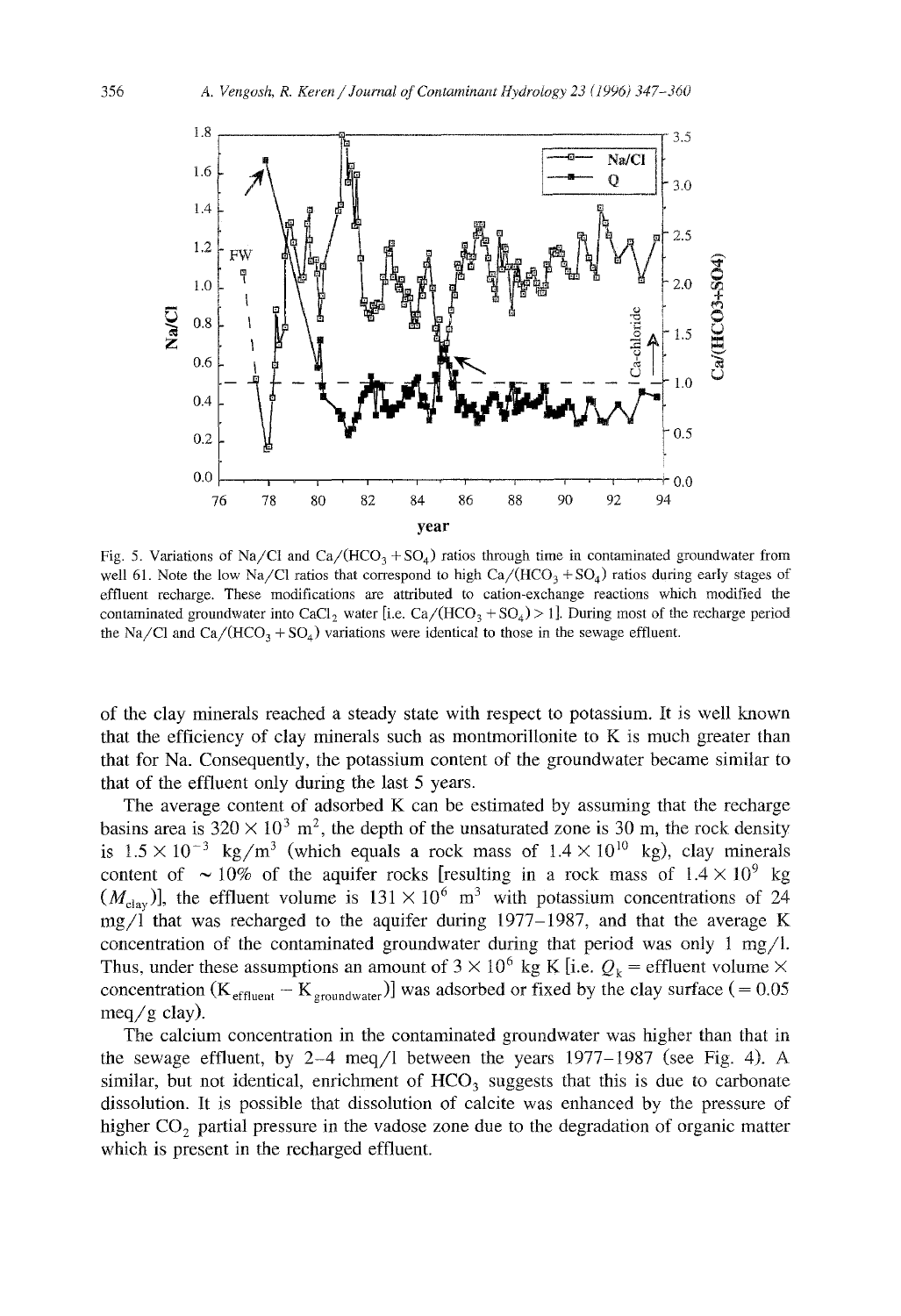

Fig. 6. Concentrations of chloride, DOC, and detergents versus distances of wells from the recharge basins. *Arrows* represent values of the sewage effluents. The gradual decrease of chloride concentrations reflects mixing with uncontaminated regional groundwater, whereas the abrupt reduction in the concentration of organic matter reflects biodegradation of organic matter in the vadose zone.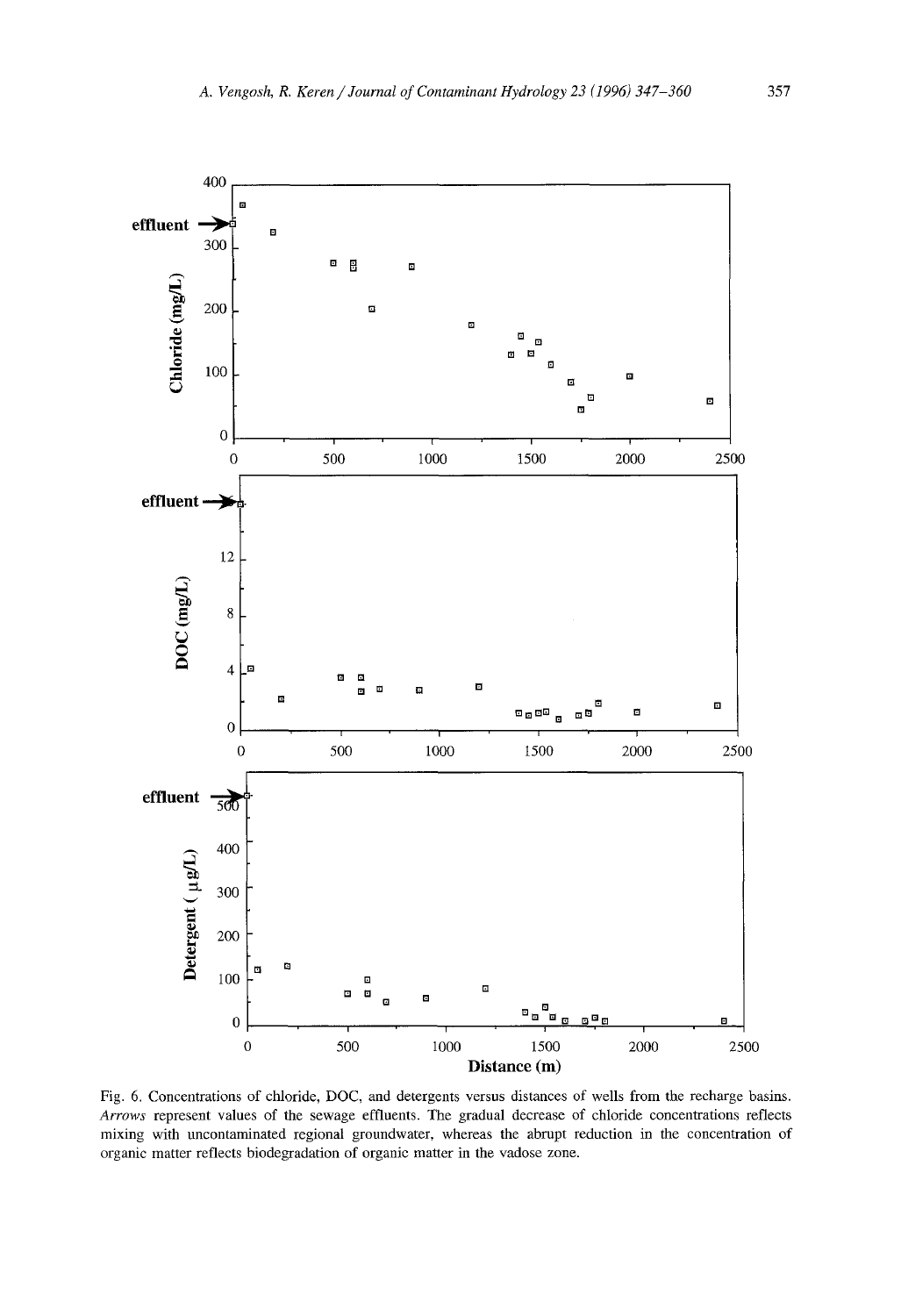### 5. Degradation of organic matter

The chloride concentration of contaminated groundwater in the vicinity of the Dan Region plant was used to monitor the degree of mixing of the sewage effluent with regional groundwater and hence their degree of contamination (Kanarek et al., 1994 and references therein). A gradual decrease in chloride content with distance from the



Fig. 7. Chloride versus DOC and detergent concentrations in groundwater representing the unsaturated zone (well 61) and the saturated zone at different distances from the recharge basins. The data points are compared to the theoretical mixing curves between contaminated groundwater from the unsaturated zone (e.g., well 61) and regional uncontaminated groundwaters (DOC = 0; Cl  $\approx$  50 mg/l). The consistency of the data points with the theoretical mixing lines suggests that organic matter behaves conservatively (i.e. no degradation) during the flow of effluent within the saturated zone.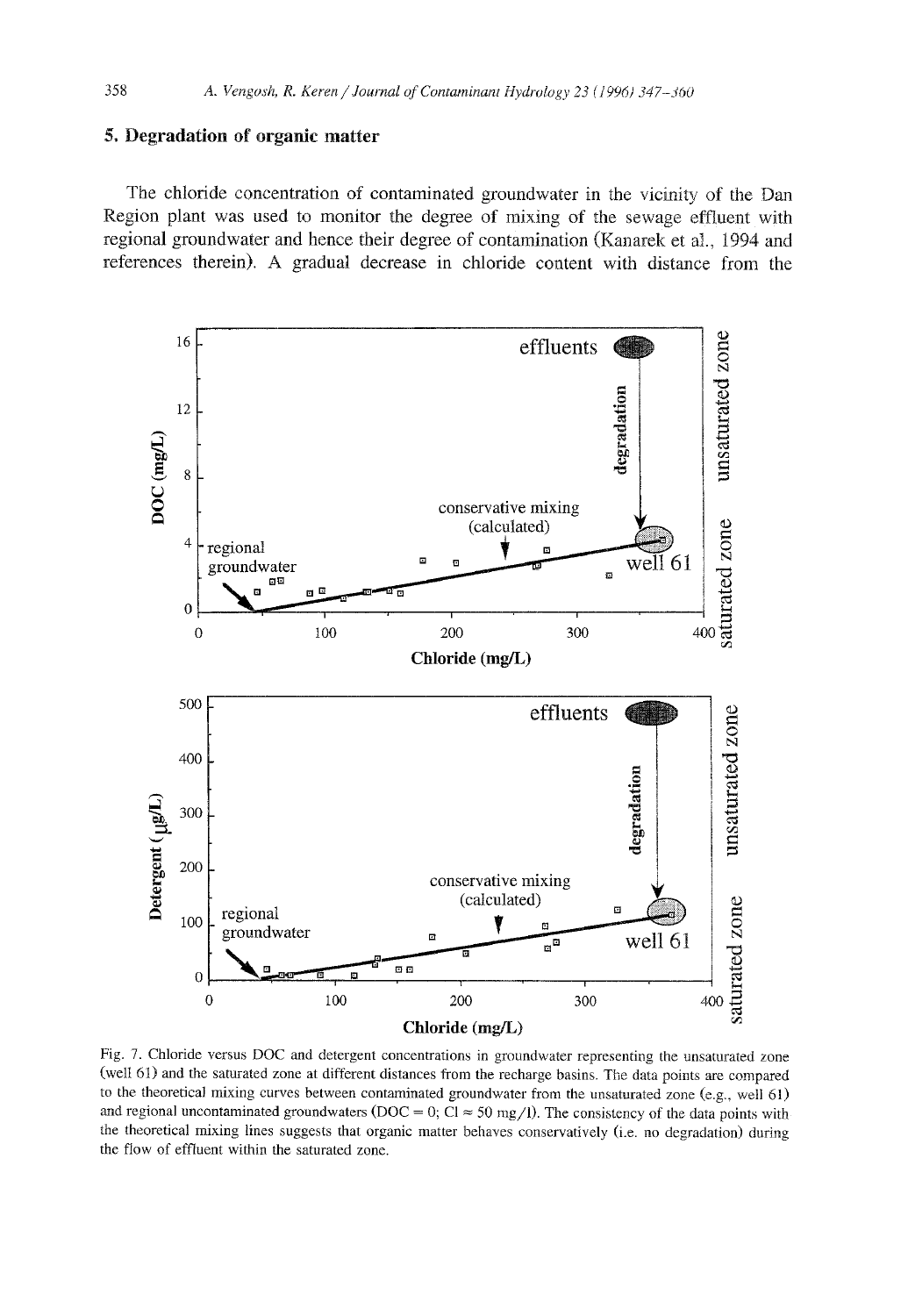recharge basins (Fig. 6) reflects the flow of effluents in the aquifer and dilution with the regional groundwater.

In contrast to chloride, the concentrations of organic matter, represented by DOC and detergents, show a significant depletion in wells located under the recharge basins (e.g., well 61) and only a slight gradual decrease with distance within the saturated zone (Fig. 6). The concentrations of DOC and detergents in contaminated groundwater from well 61, sampled during 1993, were compared to those in sewage effluent of that year. The significant depletion of the organic constituents emphasizes the role of the unsaturated (vadose) zone as a purification system for organic contaminants. The removal mechanisms can be volatilization and escape to the atmosphere, biodegradation and chemical or biological transformation to new forms, as well as adsorption to soil mineral surface or organic particles (Andelman, 1994).

Most soil-aquifer treatment processes take place in the upper part of the vadose zone due to greater organic matter content, unsaturated flow, and supply of oxygen in the aerobic area (Andelman, 1994). This is clearly demonstrated in this study. The gradual decrease of DOC and detergent concentrations in the contaminated groundwater within the saturated zone corresponds to calculated mixing curves between contaminated groundwater in the unsaturated zone (i.e. well 61) and regional uncontaminated groundwater (Fig. 7). Thus the concentrations of organic constituents in the saturated zone are controlled mainly by mixing processes. This implies that the degradation of organic matter takes place mainly in the unsaturated zone and only a small fraction, if any, of organic matter is removed in the saturated zone. This demonstrates the importance of the unsaturated zone in controlling the quality of groundwater by early degradation of organic matters.

# **6. Conclusions**

Dissolved inorganic salts are not altered, nor are they retained in most conventional wastewater treatment processes. Reconstruction of the modifications of inorganic constituents of treated sewage effluents from the Dan Region Sewage Reclamation Project during their flow through the vadose zone of the Coastal Plain aquifer of Israel showed that groundwater from the phreatic aquifer responds to recharge of sewage effluent by an increase in the salinity and changes in its chemical composition. The recharge of effluent with relatively high salinity (a range of  $200-380$  mgCl/l) and a Na-Cl composition into fresh groundwater  $(< 30 \text{ mgCl/l})$  with a Ca-HCO<sub>3</sub> composition resulted in cation-exchange and adsorption reactions, particularly during the early phases of recharge effluent. The effect of the cation-exchange and adsorption reactions is limited, however, to relatively short periods and to the exchangeable sodium percentage (ESP) of clay minerals in the aquifer. Once the exchangeable and adsorbed sites become saturated, Na, K, and B are retained in the effluents and behave conservatively in the vadose zone. It seems that the limited capacity of clay minerals can control the ability of the unsaturated zone to retain also other contaminants such as heavy metals or organic matter. Consequently, long-term recharge of sewage effluents with high levels of these elements will be reflected in the composition of contaminated groundwater in underlying